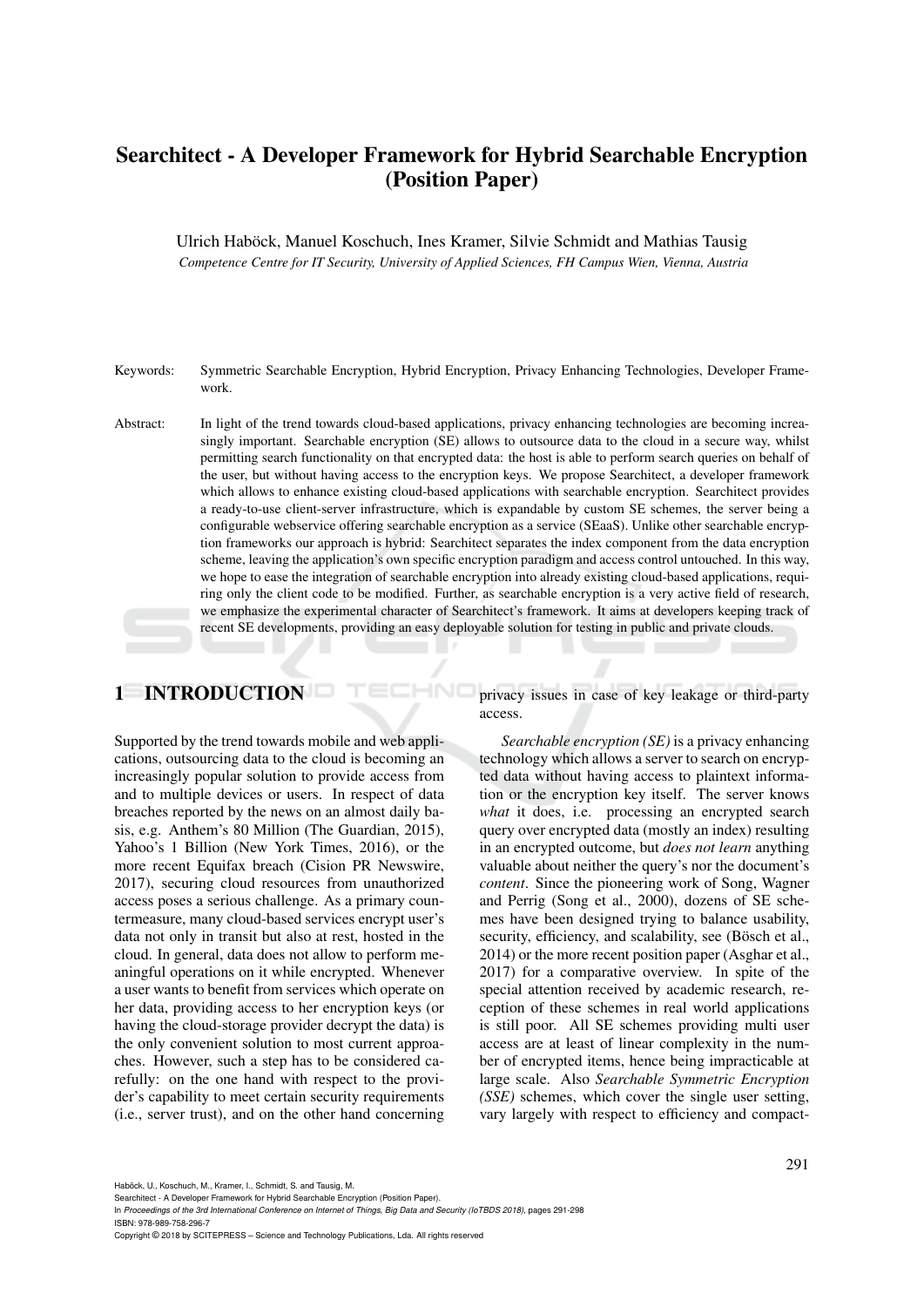

Figure 1: The Searchitect framework, integrated in an arbitrary end-to-end secured cloud application. Searchitect acts as an abstraction layer between the application and (the index-related components of) the custom SE scheme. In this hybrid way the cloud application is complemented by search functionality, leaving it's own way to handle document encryption untouched.

ness. Furthermore, many published schemes are in a rather experimental state and should be used with caution: although supplied by rigorous security proofs, the threat model considered is often too restrictive to capture all consequences of information leakage as shown by (Zhang et al., 2016), (Liu et al., 2014), (Naveed et al., 2015), (Cash et al., 2015), (Liu et al., 2014), and (Grubbs et al., 2016). From the viewpoint of software developers, the situation is even less satisfactory. Among sufficiently versatile schemes with proven security, only few publications report concrete performance numbers or make their prototype code accessible to the public. To the best of our knowlegde, the only open source software libraries implementing state of the art single user schemes are

- the Clusion Library (Encrypted Systems Lab, 2017), an SSE Java library which provides variations of the schemes from (Cash et al., 2014) and (Kamara and Moataz, 2017), including a distributed version of the former based on MapReduce/HADOOP for Amazon AWS,
- the Open SSE library (Bost, 2017), a C++ library which implements forward and backward secure SSE schemes from (Bost, 2016) and (Bost et al., 2017).

Altough there exist experimental SE frameworks such as Mylar (Popa et al., 2014a), CryptDB (Popa et al., 2011a), or CloudCryptoSearch (Ferreira and Domingos, 2013), they either aim at the integration of searchable encryption into specific environments, are not designed to be flexible in their SE backend, or do not provide comprehensive documentation. In this position paper, we propose *Searchitect*, a develo-



Figure 2: Searchitect's system model for searches. The search over encrypted indexes is separated from the application's own way to encrypt and host the data collection. Searchitect's web service can be either hosted independently or outsourced to our Searchitect cloud.

per framework which provides a ready-to-use clientserver architecture for index-based searchable symmetric encryption.

- 1. As a *hybrid* solution, cf. Figure 1 and 2, Searchitect integrates search functionality by not interfering with the application's own way to handle end-to-end encryption and access control of plaintext documents. Instead, Searchitect *complements* the application by a customizable infrastructure for *searchable index encryption*, the server-side part of which can (but not necessarily has to) be entirely separated from the application's cloud storage. This allows to apply our framework to environments with restricted access to serverside code, e.g. a cloud backup (or any other) program that just utilizes (arbitrary) cloud storages. Whenever such separation is desired, Searchitect's server-side part can be outsourced to our proposed *Searchitect cloud*, offering search over encrypted data as a service.
- 2. As an *extensible* solution, Searchitect is not restricted to any specific index-based schemes. Instead, we foster developers to implement schemes of their own choice and provide testing and evaluation features within our framework.
- 3. As an *open source* solution, client and server-side code will be made available under an *Open Source Initiative* ( $OSI<sup>1</sup>$ ) approved open source license. Searchitect will be supplemented by a comprehensive documentation, including guidelines and implementation examples to serve the needs of application developers, who do not have specific knowledge of cryptography.

Due to the experimental state of searchable encryption in general, we strongly emphasize that our (as

<sup>1</sup>https://opensource.org/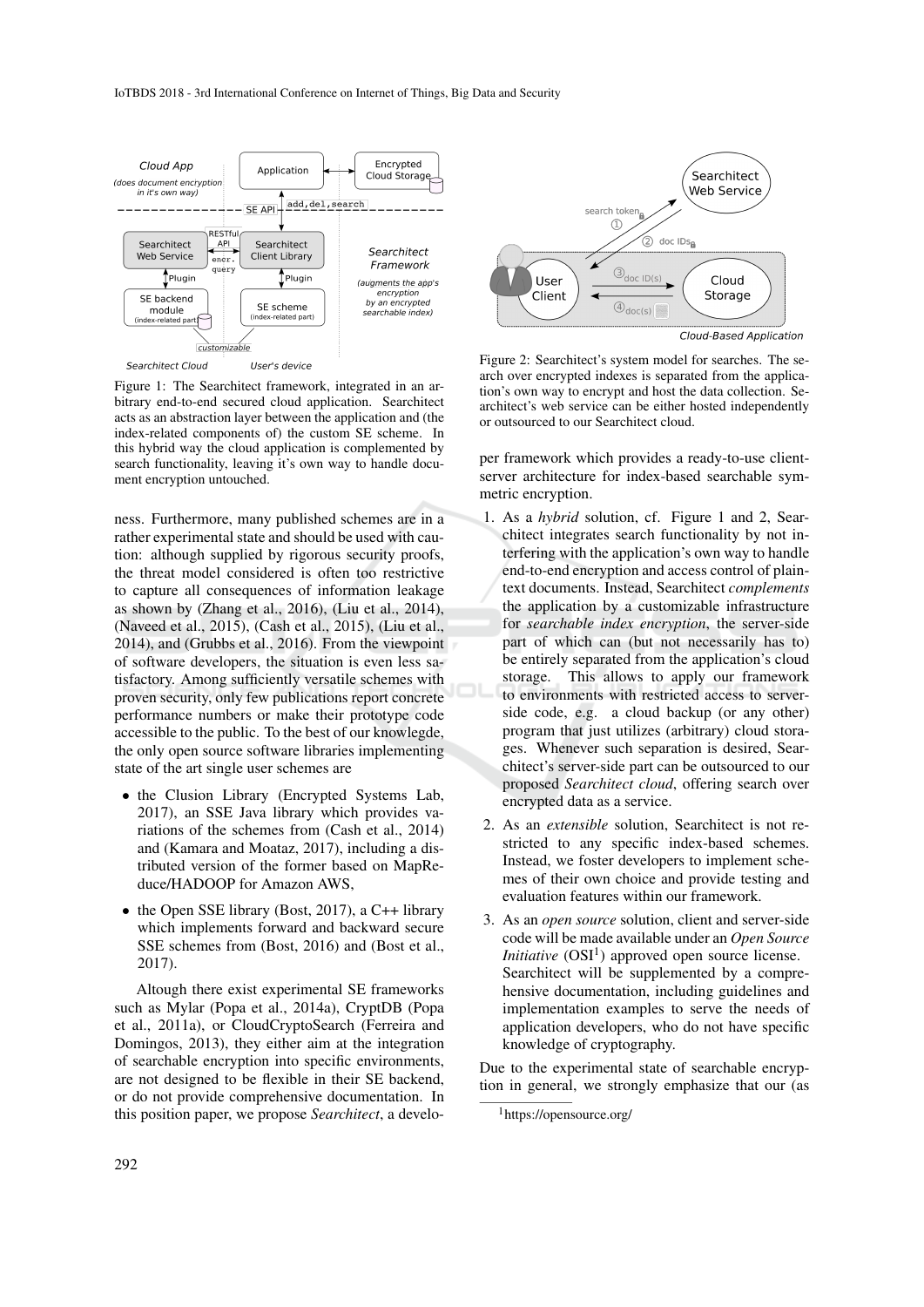any other) SE framework should be used in prototype software projects only. Until current reasearch has converged, Searchitect might help developers keeping track of recent SE developments, providing an easily deployable solution for testing in public and private clouds.

The remainder of this paper is organized as follows. In Section 2 we shortly discuss related frameworks and clarify how our approach differs from them. Section 3 surveys fundamental notions and properties of searchable encryption. Section 4 forms the core of our proposal: it provides a detailed description of the Searchitect framework, including implementation details. Finally, we shortly discuss application use cases and future work in our summary Section 5.

### 2 RELATED WORK

CryptDB (Popa et al., 2011a), (Popa et al., 2011b), is a multi-user system that provides an SQL-aware encryption layer on top of SQL databases. To enable SQL queries over encrypted data, the authors combine several cryptosystems, each covering a different set of SQL requirements. In particular, keyword search is achieved by the word-based SSE scheme of (Song et al., 2000). However, CryptDB is not under active development anymore and considered to be broken: Due to the deterministic character of CryptDB's encryption (Naveed et al., 2015) were able to recover more than 60% of patient records from electronic medical databases based on static frequency analysis.

Mylar (Popa et al., 2014a), (Popa et al., 2014b), is an experimental framework that allows almost seamless integration of SSE into web applications that are built on Meteor (Meteor Development Group Inc., 2014), a full-stack JavaScript development platform for web and mobile applications. As an experimental framework, Mylar is open source and is well documented, including implementation examples. However, Mylar uses its own multikey SE scheme which is vulnerable to client-server collusion: (Grubbs et al., 2016) show that under such a collusion, the server can perform brute-force dictionary attacks on any past, present, or future search queries. However, this attack is disputed by the Mylar research team, (Popa et al., 2014b).

CloudCryptoSearch (Ferreira and Domingos, 2013) is a less recognized encryption middle-ware for cloud-based data storage. Though being generic in its architecture, CloudCryptoSearch comes with its own SE scheme composed of homomorphic encryption techniques combined with dynamic indexing mechanisms. The follow-up frameworks IES-CBIR

(Ferreira et al., 2015) and MIE (Ferreira et al., 2017) concentrate on searchable encryption of images. However, these three frameworks lack rigorous security proofs of their encryption schemes, as well as a thorough documentation that helps to ease the integration into software projects.

All above mentioned frameworks follow the canonical system design, in which searches are served by the same (cloud) entity that holds the encrypted data collection. Searchitect's paradigm is different, as explained in Section 1, separating the search over encrypted indexes entirely from the application's own way to encrypt and access plaintext documents. This allows an easy integration of searchable encryption into environments with restricted access to server-side source code, for example a cloud backup/storage program that only utilizes cloud storages, cf. Section 5. Further, Searchitect is designed to be extensible in its cryptographic backend, and its web service comes with several logging and measurement features, cf. Section 4.1. In this way we hope to support developers with testing and evaluating SSE schemes of their choice under real-world circumstances.

## 3 BASICS OF SEARCHABLE ENCRYPTION

Searchable encryption (SE) is a cryptographic technique that allows to outsource searching over a private document base to an untrusted proxy in such a way that as little information as possible is leaked. In its most restrictive setting a single user, the *owner* of the document base, is allowed to *write* the outsourced document storage, perform (encrypted) search queries and access requested documents (all of which we summarize by *read*). Depending on the *access profile* of the scheme, defining which entity is allowed to write and/or read, the scheme uses either symmetric or public key primitives, dividing SE in the two classes

- Searchable Symmetric Encryption (SSE), and
- Public Key Encryption with Keyword Search (PEKS).

As in (Bösch et al.,  $2014$ ), we distinguish between the basic access profiles

- single writer / single reader (S/S),
- single writer / multiple readers (S/M),
- multiple writer / single reader (M/S), and
- multiple writers / multiple readers (M/M).

Access profiles are interpreted with respect to the number of involved keys rather than users: A single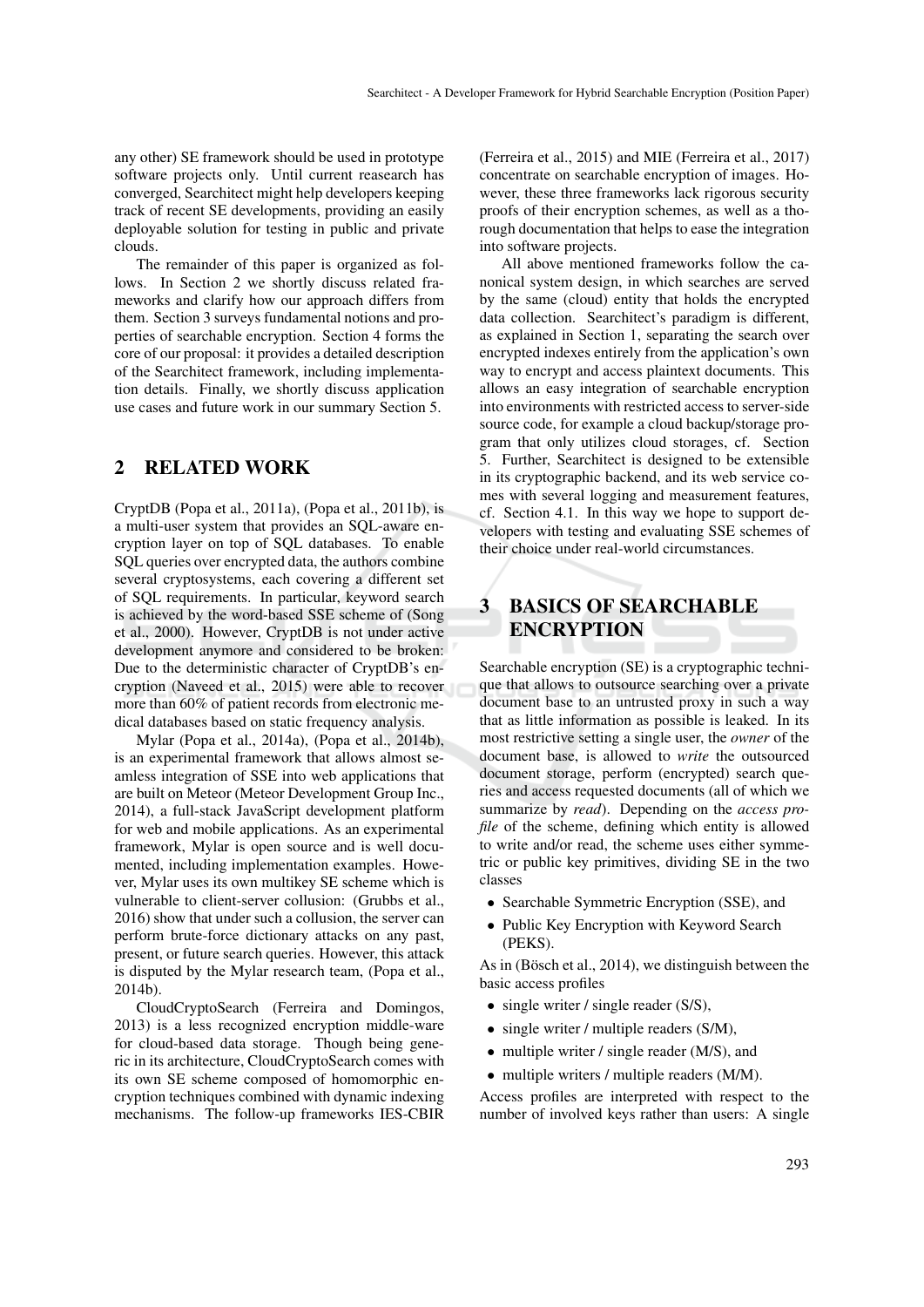user (S/S) scheme provides a single key for the generation of search tokens, even if the latter is distributed among several clients and/or users (with all the associated consequences for security). A multi-reader scheme provides several keys for generating search tokens, one for each user, supplemented by efficient mechanism for key revokation. Multi-writer schemes are typically PEKS schemes, distributing ownership among several users which are allowed to modify the document base. Searchitect concentrates on symmetric schemes, covering the S/S and S/M scenarios, although not necessarily restricted to those. However, and as mentioned in Section 1, Searchitect's approach is hybrid. It separates the encrypted search structure (i.e. the index) from encryption and access mangement of the plaintext database, which is done by the application utilizing our framework in its own favored way.

#### 3.1 Common SE Functions

Although some SE schemes such as (Song et al., 2000), (Shen et al., 2009) or (Boneh et al., 2004) encode searchable information into the ciphertext itself, most of the schemes are *index-based*. Based on a set of chosen keywords  $W = \{w_1, \ldots, w_n\}$ , the document base *D* is indexed, either in a forward or backward manner. Using the owner's, i.e. writer's, key, this information is mapped to an 'encrypted' index *J* , hiding information on the keywords in a still searchable way. Generally, every index-based SE scheme provides at least the following functionality.

- For initialisation, or setup:
	- Keygen $(1^{\lambda})$ : A probabilistic algorithm that, given a security parameter λ, generates the key material needed by a user, in symmetric S/S and S/M schemes a single key *k*.
	- BuildIndex $(k, \mathcal{D}, \mathcal{W})$ : builds the encrypted index *J* over the entire document base *D* with respect to the keywords in *W* .
- After setup, during operational phase:
	- $-$  Trapdoor $(k, w)$ : Creates an (encrypted) search query *q* for a keyword *w*. This is done locally on the user's client, using her key *k*, and subsequently forwarded to the server.
	- Search $(q, g)$ : The search algorithm for an encrypted trapdoor *q* over the (encrypted) Index *J*. This procedure returns encrypted representations of the matching document identifiers.

Some SE schemes are *static*, i.e. they do not allow to modify the encrypted index *J* in an efficient manner. Such schemes force the owner of the document base

to rebuild the encrypted index from scratch after every change and are therefore impractical for most realworld applications. *Dynamic* SE schemes, i.e. those which allow for an efficient modification of *J* after setup, also provide

 $-$  UpdateIndex( $k$ , op,  $id_D$ ,  $\{w_i\}$ ): The update function with respect to a certain schemespecific set of operations. For example,  $op =$ add/del adds/removes a document *D* with identifier  $id_D$  and keywords  $\{w_i\}$  to/from the encrypted index.

### 3.2 Security of SE Schemes

Informally speaking, an SE scheme is secure if it reveals no sensitive information to the untrusted server, keeping plaintext content of the encrypted documents and search queries private. However, trading off efficiency against security almost all practical schemes leak information to the server: Either the number of documents matching a query (i.e. the *size pattern*) or other partial information on the *access pattern* (i.e. the ids of the matching documents) which might be used to infer the user's *search pattern*. Hiding access and search pattern is a subtle issue. Although there exist several formal notions to reflect trapdoor, index and update security, many of them do not capture all threats that result from the minimal information leakage on the above mentioned patterns. Hence the majority of schemes backed by security proofs are nevertheless vulnerable to file injection attacks (Zhang et al., 2016), or statistical inference by counting attacks (Naveed et al., 2015),(Cash et al., 2015), or such attacks which exploit prior knowledge on the user's search habit (Liu et al., 2014).

Dynamic schemes are particularly vulnerable to file injection if they are not forward and backward secure. *Forward security* means that previously sent search token cannot be applied to newly added data, and *backward security* prohibits the application of newly generated search queries to former states of the document collection. At the time of writing, (Chang and Mitzenmacher, 2005), (Bost, 2016), (Bost et al., 2016) and (Stefanov et al., 2014) are the only published forward secure schemes, and only (Bost et al., 2017) supports both forward and backward security.

## 4 SEARCHITECT FRAMEWORK

Searchitect is a complementary infrastructure to provide search functionality to existing encrypted webapplications. Operating on indexes only, Searchitect separates the search functionality entirely from the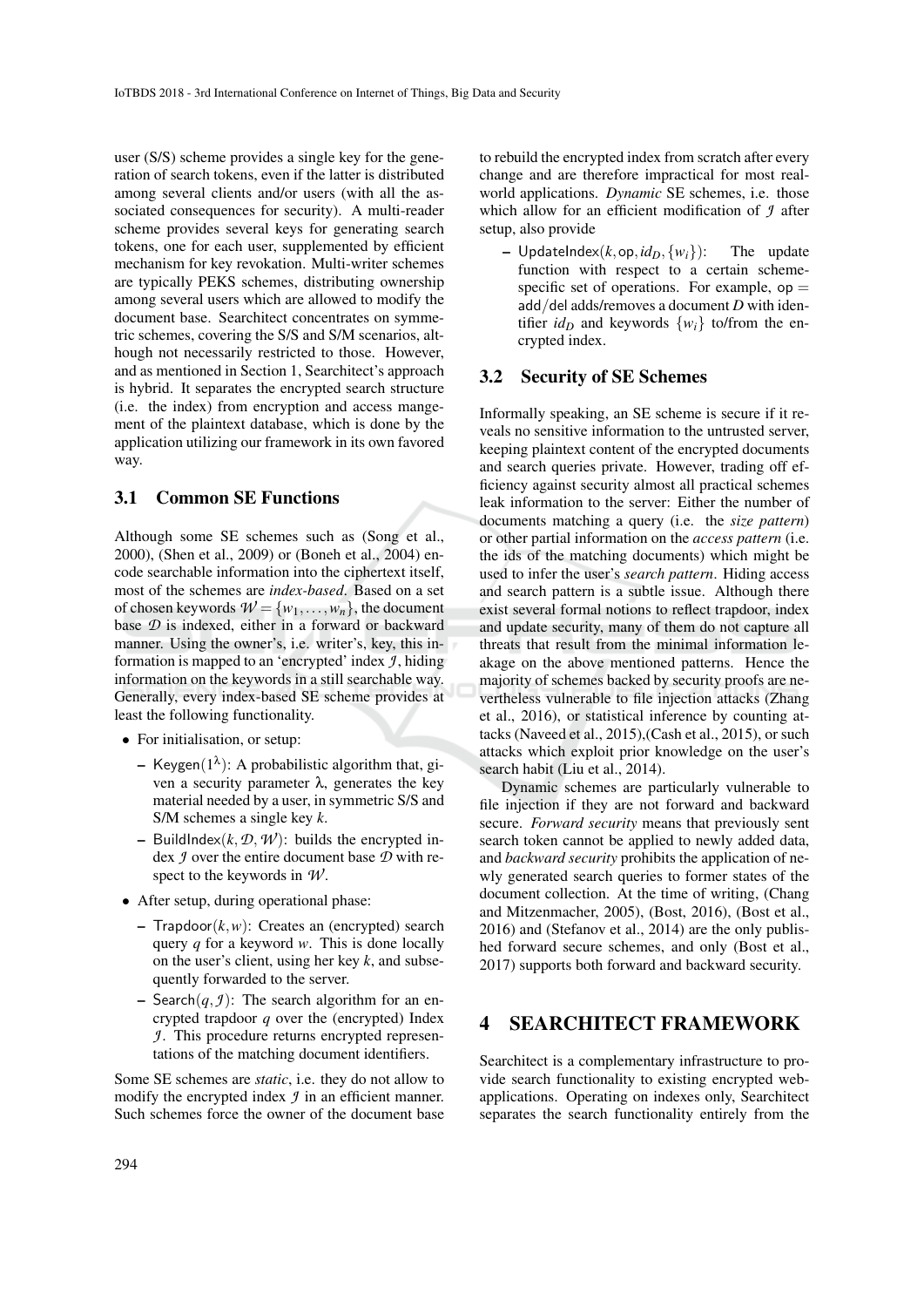

Figure 3: The Searchitect server comprises a RESTful gateway, which forwards authenticated requests to its backend searchable encryption modules.

document storage itself, and serves as an abstraction layer for the index part of arbitrary SE schemes (cf. Figure 1). Searchitect consists of two main components:

- The *Searchitect server*, offering a RESTful webservice which handles the search on the outsourced index, and
- the *Searchitect client*, which is integrated into the client software on the user's device, and which provides the interface for search queries, index setup and modification.

# 4.1 The Searchitect Server

Searchitect's webservice, cf. Figure 3, hosts several customized *Searchitect instances*, i.e. SE backend modules comprised of the scheme specific algorithms and the encrypted indexes. Besides its web-based configuration frontend it provides a RESTful gateway for the client-server interaction, which handles client authentication and forwarding of the client requests to their respective backend. Configuration and management of a Searchitect instance is done by the owner via the web frontend: An owner might choose to apply several copies of the same SE backend module to experiment with load balancing, or select different SE schemes to compare their performance. Besides a certain set of pre-defined SE schemes, as described in Section 4.4, Searchitect allows to use user-specific SE modules, and provides a simple access management (user addition and revocation) both for single and multi-user schemes. The Searchitect server offers logging of server/client activities at different levels of granularity to facilitate administration and evaluation:

• Basic: Reports access from clients, including the type of operation (search / update) and size of the encrypted index over time.



Figure 4: The Searchitect client serves as an abstraction layer to the custom cryptographic SE schemes.

- Advanced: Extends the basic log by timing measurements of server side update and search request, including the communication cost.
- Complete: Supplements the server side measurements by timing measurements collected from the clients. This mode allows to identify equivalent requests over separate SE instances to compare different SE schemes, if desired.

Besides that, the Searchitect server may also be used for key distribution of various multiuser SSE schemes, see Section 4.3.

### 4.2 The Searchitect Client

HNO

The Searchitect client, as shown in Figure 4, is a thin abstraction layer between the application and cryptographic SE schemes. It provides a simple generic API, which covers basic setup, search and edit commands (Table 1), and handles the communication between the application, its SE plugins, and the Searchitect webservice. While the client undertakes all non-specific tasks such as user authentication, logging, indexing plaintext documents and caching changes, the SE plugins are responsible for the actual cryptographic operations. They implement the schemespecific algorithms such as BuildIndex, UpdateIndex and Trapdoor, and translate the generic SE commands into appropriate procedures.

The Searchitect client holds a password-locked master key, which is encrypted in a semantically secure way to prevent offline dictionary attacks. The master key is used to unlock the actual key material for the SE scheme(s) and to authenticate at the server. When performing a search, the communication flow is as follows: The application hands over a search query to the Searchitect client, which utilizes its chosen backend SE-plugin to transform the query via Trapdoor into a search token. If already authenticated, the Client sends the search token along with its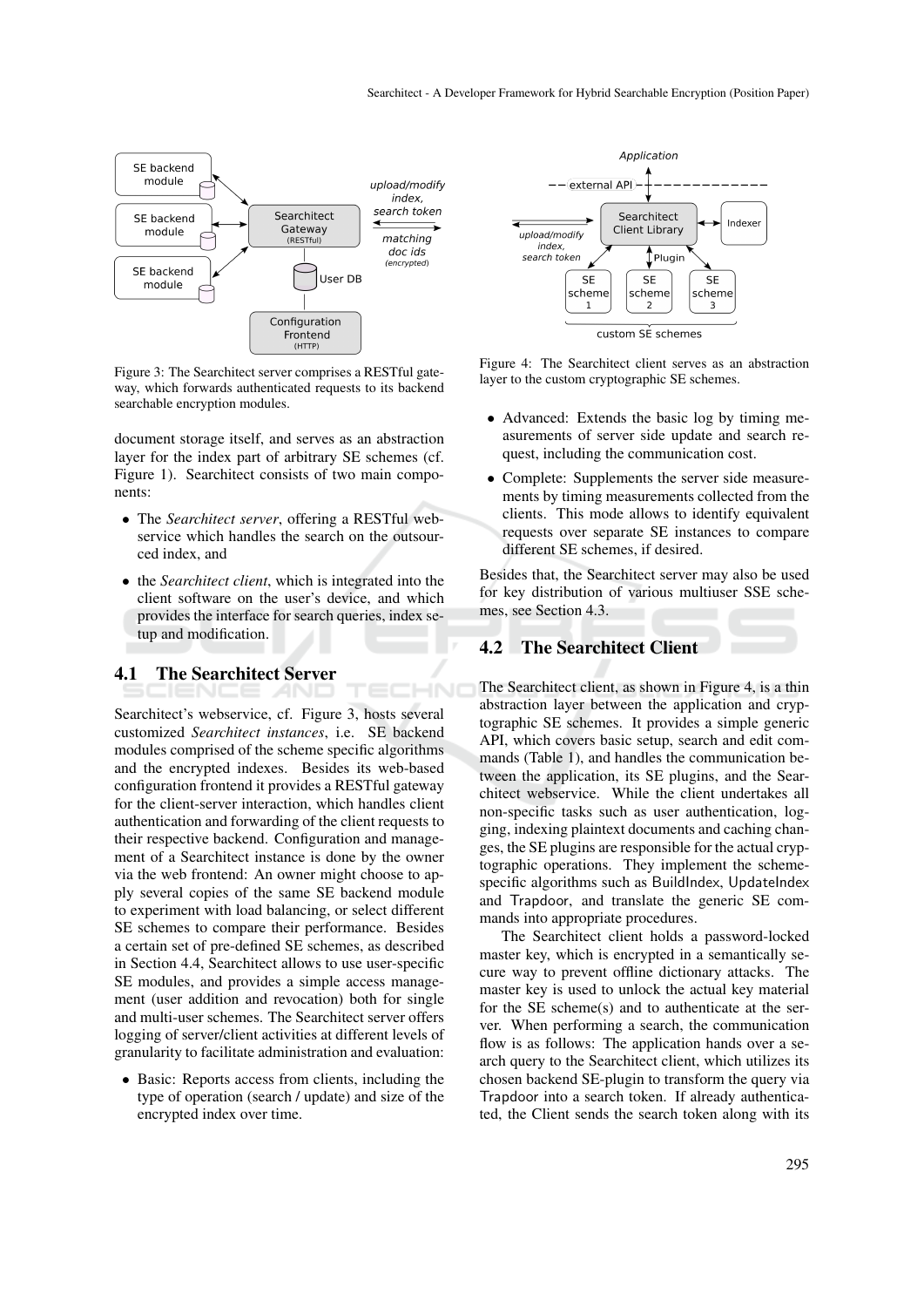| qet/setURL()                  | retrieves or sets the URL of the Searchitect webservice.                     |
|-------------------------------|------------------------------------------------------------------------------|
| setPwd()                      | sets the user's client password, which is used to secure locally stored      |
|                               | key material.                                                                |
| setLog()                      | controls the client's logging functions, including distribution of collected |
|                               | log data to the server.                                                      |
| $add/rmDoc()$ , $updateDoc()$ | adds, removes or updates the index locally, by handing over one or more      |
|                               | plaintext documents.                                                         |
| pushChanges()                 | uploads the locally gathered changes to the Searchitect server.              |
| searchIndex(query)            | The actual search function. Creates the keyed search token, sends it to      |
|                               | the server and extracts the document identifiers from its response.          |

Table 1: API commands of the Searchitect client (draft).

(previously received) access token to the Searchitect webservice. The server processes the request (again, using the selected SE backend) and returns the reply to the client. The client uses its key material to extract the plaintext list of matching document ids from the encrypted search reply, handing it over to the application. Subquent steps are outside the scope of the Searchitect framework. E.g., the application might select some, or all of the document ids to receive either metadata or the full documents from the cloud storage and decrypt them with a key that is only known to the application.

### 4.3 Security Considerations

To prevent passive eavesdropping and active attacks on the client-server channel, communication between the client and the server needs to be secured. We propose to use Transport Layer Security (TLS) with server certificate to establish a secure and authenticated channel. Subsequent client authentication is done inside that secured channel, using a zero-knowlege protocol such as HMQV (Krawczyk, 2005) and the user's master key as client secret. A PKI-free alternative is to perform a TLS-SRP handshake, (Wu, 1998), using the user's password, whitened by the master key, as SRP's client credential. Whitening is essential to prevent a curious server from dictionary attacks on the SRP client verifier.

Symmetric multi-reader schemes require key distribution. As any other configuration of the Searchitect instance, this can be done via Searchitect's web frontend: for instance, the owner's browser receives the user's HMQV public key (or SRP verifier) from the Searchitect server, and uses this public key to (EC)-ElGamal-encrypt the symmetric key to be delivered. This encrypted key is then returned to the Searchitect server, which hands it over to the client when logged in.

One may expand any single user SE scheme to a multi-user setting, distributing the same trapdoor key among all users. Once a user is revoked by the owner of the Searchitect instance, the server blocks further access from that user. As all other client-server communication remains secure, a revoked user cannot learn anything about the requests of the others. However, such a construction should not be confused with a real single-writer/multi-reader (S/M) scheme: it does not prevent a malicious server colluding with a user, revoked or not, henceforth decrypting the search token of all others by a dictionary attack.

### 4.4 Implementation

As can be seen in Figures 3 and 4, the implementation will consist of at least 4 separate parts:

- The gateway service, which handles client requests and proxies the search requests to its backends.
- The server backends, implementing one SE scheme each. They are responsible for actually storing the search index and acting upon it.
- The client library, acting as a facade for the application developers exposing the functionality described in Table 1.
- The client backends, which are called by the client library to create the actual trapdoors for the server. The SE implementations have to match those of the server backends.

Our first server and client prototypes will be in Java, backed by the Clusion Library's implementation of a forward-secure variant of Dyn2Lev (Cash et al., 2014). Extensions to support the schemes from (Bost, 2017) are desirable and translations of the client code to other languages like C, C++ or Python are planned thereafter. It should be noted that the modular construction of Searchitect and the HTTP based communication will allow an interaction between implementations done in different programming languages on the server and the client.

To support an easy deployment and testing of the server part, the microservices architecture will be provided in a containerized solution using Doc-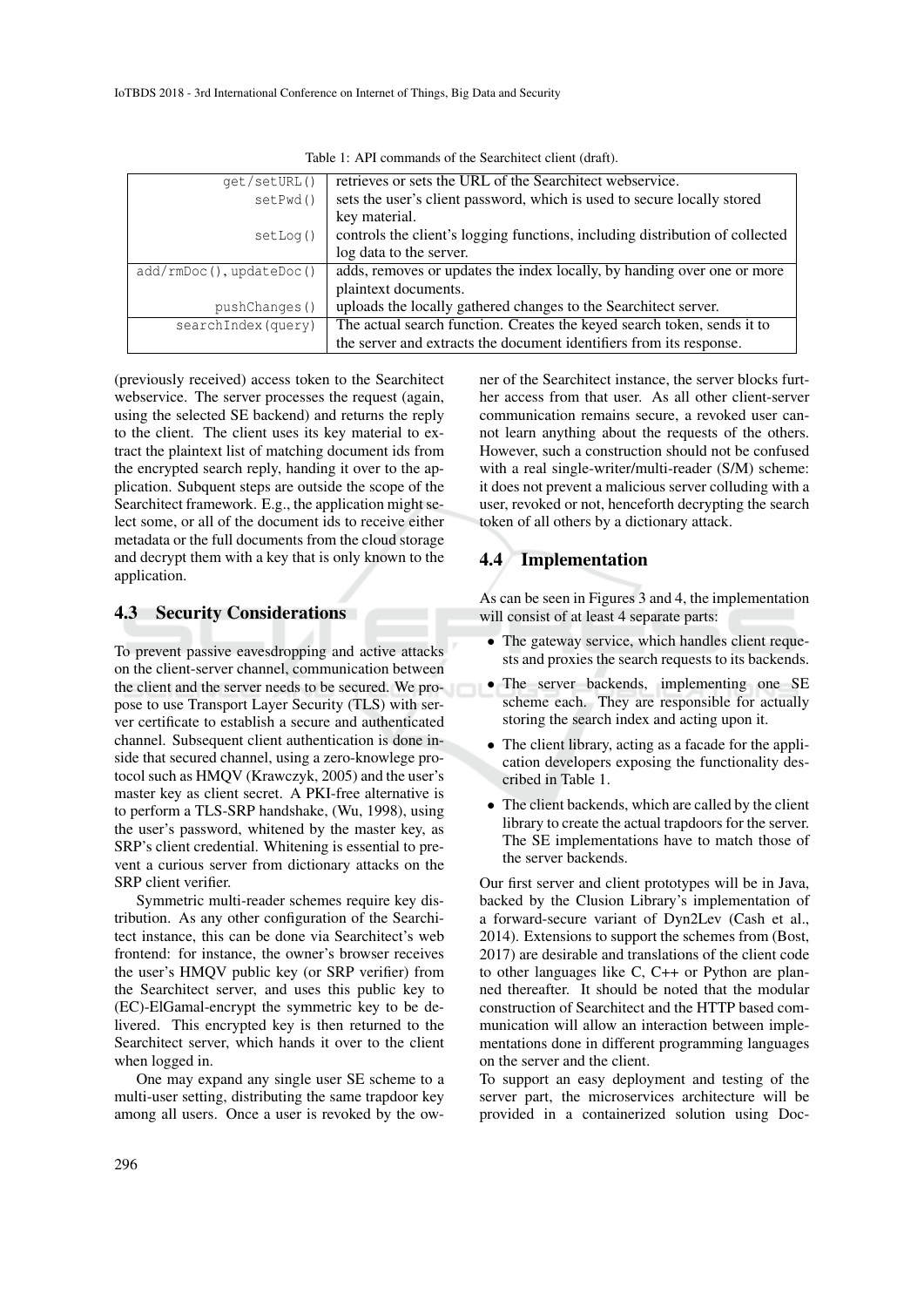ker<sup>2</sup>technology. The source code will be made available to the public under an OSI approved open source license.

## 5 SUMMARY AND OUTLOOK

The main point of Searchitect is to be easily integrated into software products, without requiring a deeper understanding of the chosen SE schemes by the application developer or complex modifications of already existing programs. Therefore Searchitect focuses on:

- 1. a comprehesible and easy to use API and documentation for developers,
- 2. an expandable framework to new schemes, and
- 3. an easily deployable and testable solution for private and public clouds.

Our first steps will be, as already discussed in more detail in Section 4.4, the development of the gateway service and a dummy SE scheme for testing purposes. Subsequently, we will implement the entire server and client architecture, as well as a fully functional SE scheme in order to provide a proof-of-concept for evaluation. Searchitect's approach is generic, and so is its scope of application. However, due to its hybrid design, the typical use cases we are considering are:

- cloud backup programs, allowing the restoration of a single file, TECHNOI
- cloud storage programs, allowing retrieval of a specific file on devices with a constrained network connection,
- mail user agents, allowing searching for a specific message while keeping the e-mails encrypted on the IMAP server,
- stacked filesystem encryption tools, also allowing retrieval of a specific file on devices with a constrained network connection.

We once more emphasize the experimental character of our framework. As searchable encryption is a very active field of research, Searchitect (as any other SE framework) should be used in prototype software projects only.

### ACKNOWLEDGEMENTS

Part of our work on the Searchitect project is funded by *Netidee*<sup>3</sup> (*Internet Privatstiftung Austria*), grant



## **REFERENCES**

- Asghar, S. C. M. R., Galbraith, S. D., and Russello, G. (2017). Secure and practical searchable encryption: A position paper. In *Australasian Conference on Information Security and Privacy (ACISP 2017)*, LNCS 10342, pages 266 – 281. Springer Verlag.
- Boneh, D., Crescenzo, G. D., Ostrovsky, R., and Persiano, G. (2004). Public key encryption with keyword search. In *EUROCRYPT 2004*, LNCS 3027, pages 506 – 522. Springer Verlag.
- Bösch, C., Hartel, P., Jonker, W., and Peter, A. (2014). A survey of provably secure searchable encryption. In *ACM Computing Surveys, 47(2)*, pages 18:1–18:51. ACM.
- Bost, R. (2016). Σ*o*φ*o*ς Forward secure searchable encryption. In *23rd ACM Conference on Computer and Communications Security (CCS'16)*, pages 1143 – 1154. ACM.
- Bost, R. (2017). Open symmetric searchable encryption. https://github.com/OpenSSE.
- Bost, R., Fouque, P.-A., and Pointcheval, D. (2016). Verifiable dynamic symmetric searchable encryption optimality and forward security. In *23rd ACM Conference on Computer and Communications Security (CCS'16)*, pages 1143 – 1154. ACM.
- Bost, R., Minaud, B., and Ohrimenko, O. (2017). Forward and backward private searchable encryption from constrained cryptographic primitives. In *24rd ACM Conference on Computer and Communications Security (CCS'17)*, pages 1465 – 1482. ACM.
- Cash, D., Grubbs, P., Perry, J., and Ristenpart, T. (2015). Leakage-abuse attacks against searchable encryption. In *22rd ACM Conference on Computer and Communications Security (CCS'15)*, pages 668 – 679. ACM.
- Cash, D., Jaeger, J., Jarecki, S., Jutla, C., Krawczyk, H., Rou, M.-C., and Steiner, M. (2014). Dynamic searchable encryption in very-large databases: Data structures and implementation. In *Network and Distributed System Security (NDSS) Symposium 2014*, pages 1 – 16. Internet Society.
- Chang, Y.-C. and Mitzenmacher, M. (2005). Searchable symmetric encryption: Improved definitions and efficient constructions. In *Proceedings of the Third International Conference on Applied Cryptography and Network Security (ACNS'05)*, pages 7442 – 455. Springer Verlag.
- Cision PR Newswire (2017). Equifax announces cybersecurity incident involving consumer information. Sep. 07, 2017. https://www.prnewswire.com/newsreleases/equifax-announces-cybersecurity-incidentinvolving-consumer-information-300515960.html.

<sup>2</sup>https://www.docker.com

<sup>3</sup>https://www.netidee.at